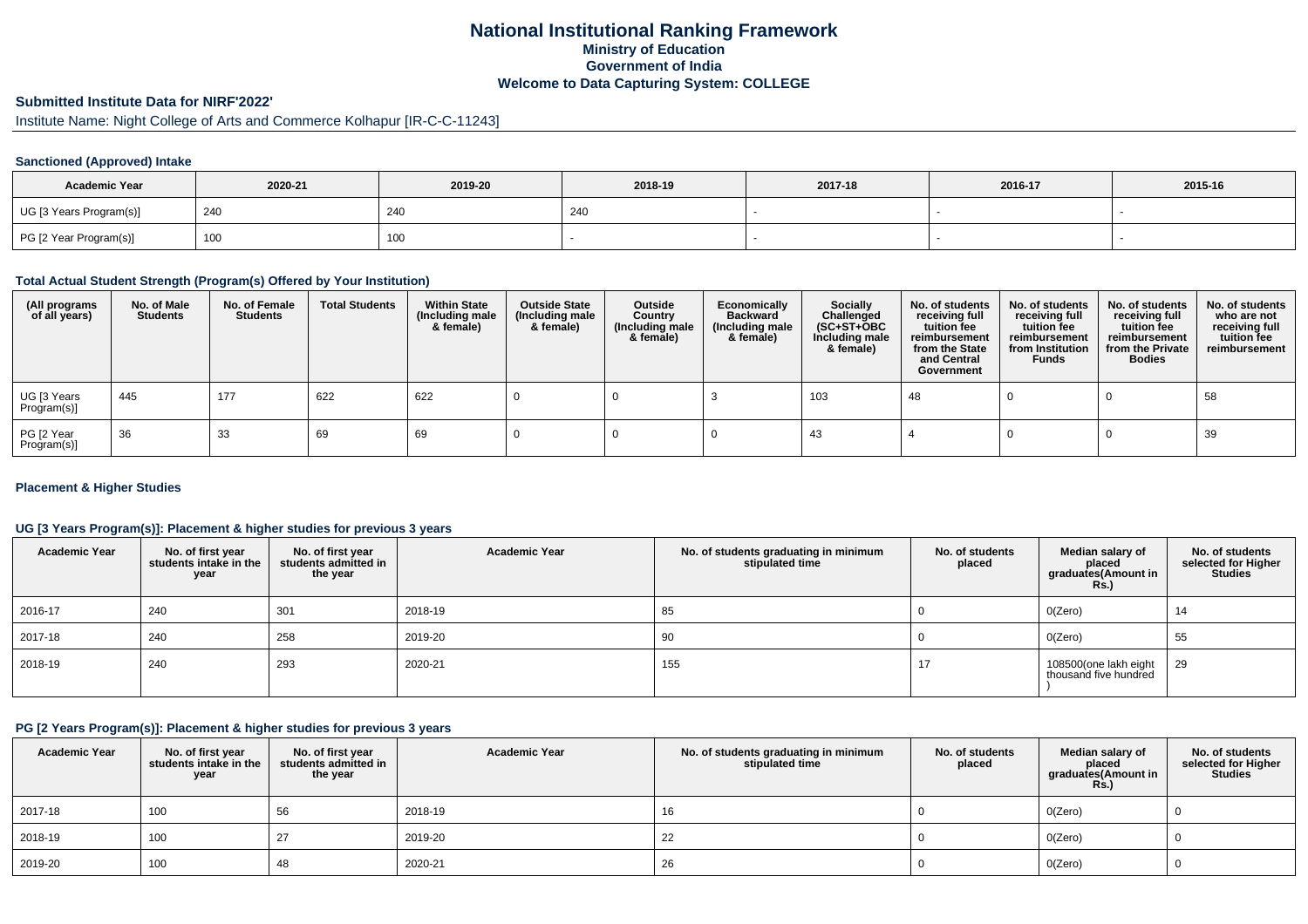#### **Financial Resources: Utilised Amount for the Capital expenditure for previous 3 years**

| <b>Academic Year</b>                                                                                 | 2020-21                                            | 2019-20                                                   | 2018-19                                       |  |  |  |  |  |  |
|------------------------------------------------------------------------------------------------------|----------------------------------------------------|-----------------------------------------------------------|-----------------------------------------------|--|--|--|--|--|--|
|                                                                                                      | <b>Utilised Amount</b>                             | <b>Utilised Amount</b>                                    | <b>Utilised Amount</b>                        |  |  |  |  |  |  |
| Annual Capital Expenditure on Academic Activities and Resources (excluding expenditure on buildings) |                                                    |                                                           |                                               |  |  |  |  |  |  |
| Library                                                                                              | 17432 (seventeen thousand four hundred thirty two) | 38622 (thirty eight thousand six hundred twenty two only) | 42503 (forty two thousand five hundred three) |  |  |  |  |  |  |
| New Equipment for Laboratories                                                                       | $0$ (zero)                                         | $0$ (zero)                                                | $0$ (zero)                                    |  |  |  |  |  |  |
| Other expenditure on creation of Capital Assets (excluding<br>expenditure on Land and Building)      | 1298 (one thousand two hundred ninety eight)       | 8850 (eight thousand eight hundred fifty)                 | 8500 (eight thousand five hundred)            |  |  |  |  |  |  |

### **Financial Resources: Utilised Amount for the Operational expenditure for previous 3 years**

| <b>Academic Year</b>                                                                                                                                                                           | 2020-21                                                            | 2019-20                                                                            | 2018-19                                                                                |  |  |  |  |  |  |
|------------------------------------------------------------------------------------------------------------------------------------------------------------------------------------------------|--------------------------------------------------------------------|------------------------------------------------------------------------------------|----------------------------------------------------------------------------------------|--|--|--|--|--|--|
|                                                                                                                                                                                                | <b>Utilised Amount</b>                                             | <b>Utilised Amount</b>                                                             | <b>Utilised Amount</b>                                                                 |  |  |  |  |  |  |
| <b>Annual Operational Expenditure</b>                                                                                                                                                          |                                                                    |                                                                                    |                                                                                        |  |  |  |  |  |  |
| Salaries (Teaching and Non Teaching staff)                                                                                                                                                     | 22188587 (two crores twenty one lakh five hundred eighty<br>seven) | 31611389 (three crores sixteen lakhs eleven thousand three<br>hundred eighty nine) | 24885165 (two crores fourty eight lakh eighty five thousand<br>one hundred sixty five) |  |  |  |  |  |  |
| Maintenance of Academic Infrastructure or consumables and<br>other running expenditures(excluding maintenance of hostels<br>and allied services, rent of the building, depreciation cost, etc) | 306996 (three lakh six thousand nine hundred ninety six)           | 482723 (four lakh eighty thousand seven hundred twenty three)                      | 264629 (two lakh sixty four thousand six hundred twenty nine)                          |  |  |  |  |  |  |
| Seminars/Conferences/Workshops                                                                                                                                                                 | 24000 (twenty four thousand)                                       | 0 (zero)                                                                           | 8416 (eight thousand four hundred sixteen)                                             |  |  |  |  |  |  |

## **PCS Facilities: Facilities of physically challenged students**

| 1. Do your institution buildings have Lifts/Ramps?                                                                                                         | Yes, more than 40% of the buildings |
|------------------------------------------------------------------------------------------------------------------------------------------------------------|-------------------------------------|
| 2. Do your institution have provision for walking aids, including wheelchairs and transportation from one building to another for<br>handicapped students? | Yes                                 |
| 3. Do your institution buildings have specially designed toilets for handicapped students?                                                                 | Yes, less than 40% of the buildings |

### **Faculty Details**

| Srno           | Name                            | Age | Designation                                         | Gender | Qualification | <b>Experience (In</b><br>Months) | <b>Currently working</b><br>with institution? | <b>Joining Date</b> | <b>Leaving Date</b>      | <b>Association type</b> |
|----------------|---------------------------------|-----|-----------------------------------------------------|--------|---------------|----------------------------------|-----------------------------------------------|---------------------|--------------------------|-------------------------|
|                | <b>KAMBLE ABHIJEET</b><br>ASHOK | 41  | <b>Assistant Professor</b>                          | Male   | M.COM         | 192                              | Yes                                           | 09-07-2010          | $\overline{\phantom{m}}$ | Regular                 |
| $\overline{2}$ | JADHAV M A                      | 49  | Associate Professor                                 | Male   | Ph.D          | 216                              | Yes                                           | 09-08-2003          | $\sim$                   | Regular                 |
| 3              | <b>KAMBLE R P</b>               | 59  | <b>Assistant Professor</b>                          | Male   | Ph.D          | 443                              | Yes                                           | 16-08-1994          | $\sim$                   | Regular                 |
|                | <b>GAWADE A A</b>               | 40  | <b>Assistant Professor</b>                          | Female | Ph.D          | 180                              | Yes                                           | 24-07-2006          | $\overline{\phantom{m}}$ | Regular                 |
| ີ              | SHINDE A K                      | 47  | Professor                                           | Male   | Ph.D          | 252                              | Yes                                           | 21-02-2000          | $\sim$ $\sim$            | Regular                 |
| 6              | SURYAWANSHI S                   | 41  | <b>Assistant Professor</b>                          | Male   | Ph.D          | 132                              | Yes                                           | 01-07-2010          | $\overline{\phantom{m}}$ | Regular                 |
| -              | <b>FARAKATE S J</b>             | 51  | Dean / Principal /<br>Director / Vice<br>Chancellor | Male   | Ph.D          | 216                              | Yes                                           | 09-08-2003          | $\sim$ $\sim$            | Regular                 |